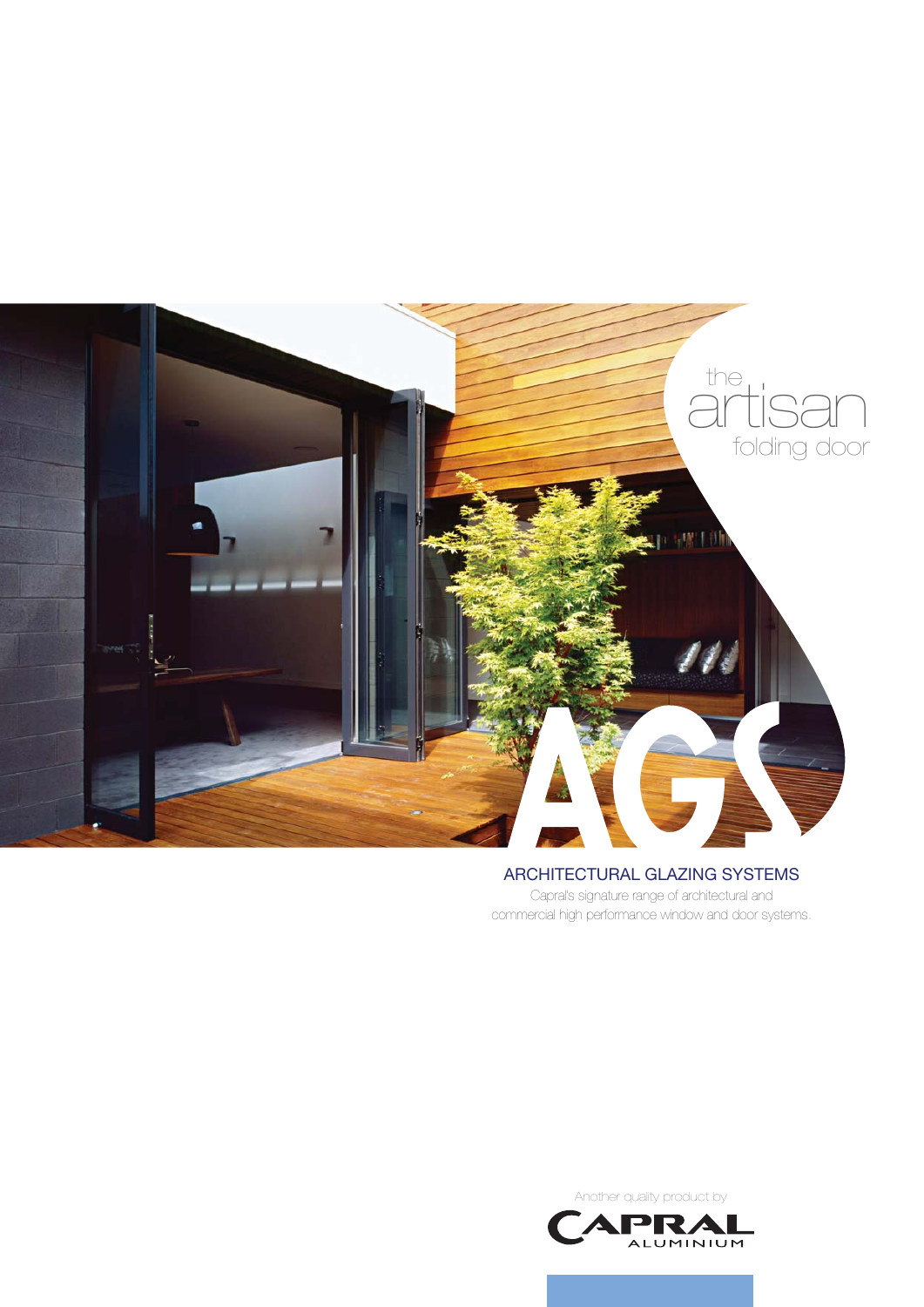# Our obsession with precision and flawless motion makes Artisan quietly the best and smoothest folding door system



Artisan incorporates a technologically advanced folding door system that surpasses that of ordinary bi-folds on the market.

It moves and feels like no other, because it's made like no other. At the heart of it all – Effortless Motion Technology (emt), Capral's AGS 'Smart Hinge' and 'Easy Gliding' Channel help make Artisan simply the best and smoothest door available today.

The Artisan folding door combines aluminium with high quality 316 marine grade stainless steel components. The integrated folding door system has excellent weather tightness, security, environmental performance, structural performance, size and function including internal and external 90° corners.

tyles and colours Range of sill and stile options

Designed and tested to comply with Australian Standard AS2047.







# Features include:

- Super strong head (1)
- Heavy duty roller, capable of taking 75kg load per panel (2) • Super strong head (1)<br>• Heavy duty roller, capable of taking 75kg load per panel (2) <sup>2</sup><br>• AGS 'Smart Hinge' using 316 marine grade stainless steel (3)
- 
- AGS 'Smart Groove' technology for superior fabrication (4)
- AGS multi-point locking system (5)
- Sill options including channel, flat and high performance (6)
- AGS 'Easy Gliding' Channel (7)
- Slim operating handle with adjustable positioning height
- Lockable twin bolt mechanisms for additional security
- Up to 4 point locking system allowing dual side entry
- Accepts single, thick and double glazing
- 
- 
- 



- Maximum Panel Height: 3000mm
- 1000mm
- Maximum Panel Weight: 75kg
- Serviceablility Wind Pressure: Up to 2200 Pa
- Up to 4200 Pa
- Resistance: Up to 1000 Pa
- Acoustic Rating: Tested up to 36 Rw
- Energy Ratings: WERS ratings available from www.wers.net